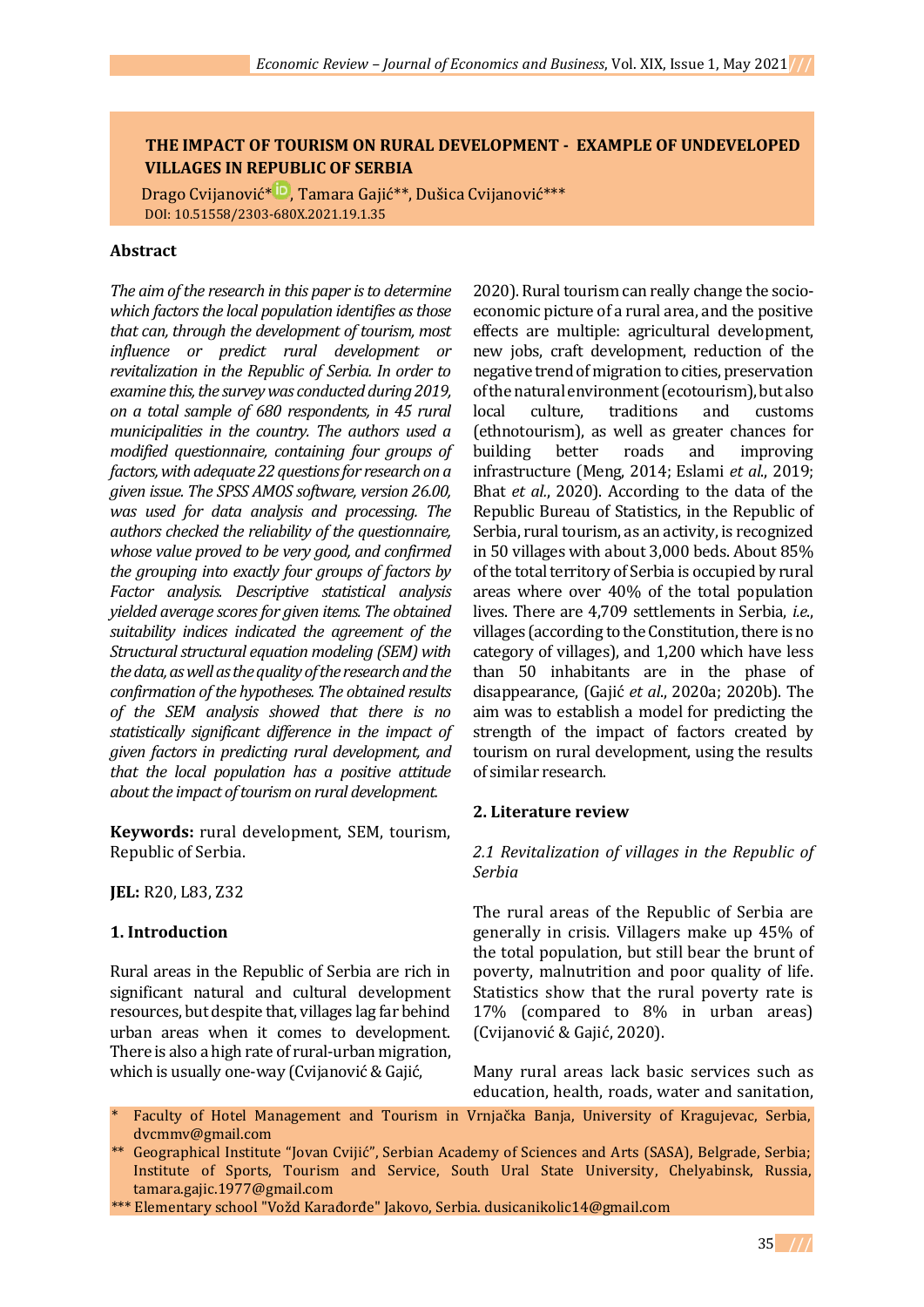and suffer from rising levels of pollution and declining natural resources (Li *et al*., 1987; Chen *et al*., 2020).

Some authors point out that it is time for a dramatic transformation across the system to make rural areas more productive, sustainable, climate-resilient, healthy and more attractive places to live and to develop tourism (Akis *et al*., 1996; Zhu *et al*., 2017). Revitalization of rural areas, through tourism, is essential for achieving this transformation and achieving specific goals in the long run. Although agricultural production is crucial for the rural economy of Serbia, it can still be said that the revitalization of the village through tourism can surpass agriculture, because it includes development of non-agricultural opportunities and makes the most modern technology and innovations a link to rural economic growth (Allen *et al*., 1988; Wang & Pfister, 2008; Vuković *et al*., 2010; 2012; Garau, 2015; Alrwajfah *et al*., 2020). Revitalization of rural areas can also dramatically improve access to basic services for rural residents. For example, in Bangladesh, improved rural roads reduced extreme poverty by 3 to 6 percent, while increasing secondary school enrollment for both boys and girls (Ahmed, 2017). China chose the revitalization approach when in 2018 it announced a new strategy to close the growing income gap between villages and cities and improve the quality of life in rural areas (Tao *et al*., 2018; Zhou, 2020). One of the main drivers of rural revitalization is the principle of rurbanomics, an approach that emphasizes the links between the rural and urban economy. Growing urbanization in most countries increases the importance of rural areas (Asadzadeh *et al*., 2017). Demand for food, a varied diet and goods and services that the rural economy can meet is growing. Rurbanomia, therefore, sets rural and urban economies as equal partners (Shariff & Abidin, 2013). In 2018, China announced a new strategy to close the growing income gap between villages and cities and improve the quality of life in rural areas. Zeng *et al*. (2019), emphasize the importance of reviewing the characteristics and activities of the rural area in order to make them attractive for tourism, and to link rural tourism with the social, cultural and economic elements of rural areas (Budenau, 2005). Tao *et al*. (2018), point out

that tourism has become an important driving force for rural rejuvenation and spatial in the last 30 years (Sindair, 2017). They also point out that the socio-economic structure, have significantly influenced the revitalization of space, that the ecological burden on the environment has increased, and rural space has become increasingly sensitive (Moric, 2013; Wang, 2013).

### 2.3 *The impact of tourism on the revitalization of villages*

The development of rural tourism in the Republic of Serbia is a part of the project assisted by the Ministry of Agriculture, Forestry and Water Management, for the allocation of incentives for agricultural development. Households that have decided to make rural tourism a secondary activity, along with agriculture, earn a gross income of  $E2,000$ to 10,000 a year, or an average of about  $\text{\textsterling}5,000$ (Gajić *et al*., 2020a). The project was supported by the Ministries of Economy and Regional Development and the Diaspora. The partners are the Tourist Organization of Serbia and more than 40 tourist organizations of municipalities and cities and associations of entrepreneurs (Cvijanović & Gajić, 2020). Rural tourism is a good example of diversification of the rural economy, because it promotes the multifunctionality of the rural economy, affects the financial position of farmers and the general development of the village, and brings employment to young people (Tosun, 2006; Bagri & Kala, 2010). The average household income from rural tourism is now rising from €200 to €440 per month (Gajić *et al*., 2020b). Many of these households reduce their agricultural activities to a purely symbolic measure, because they no longer have time to engage in agriculture as they achieve a greater financial effect through tourism. Young people do not leave the village because they do not want to work 14 hours a day in the city for a miserable salary. They will stay at their hearths (where they earn much more), will welcome guests and will do work that makes them satisfied and happy (Clarke, 2005; Marin *et al*., 2009; Xu *et al*., 2010). Rural tourism contributes to the preservation of the rural environment and cultural heritage (*Canoves et al*., 2004). Rural development economically motivates the local population to stay there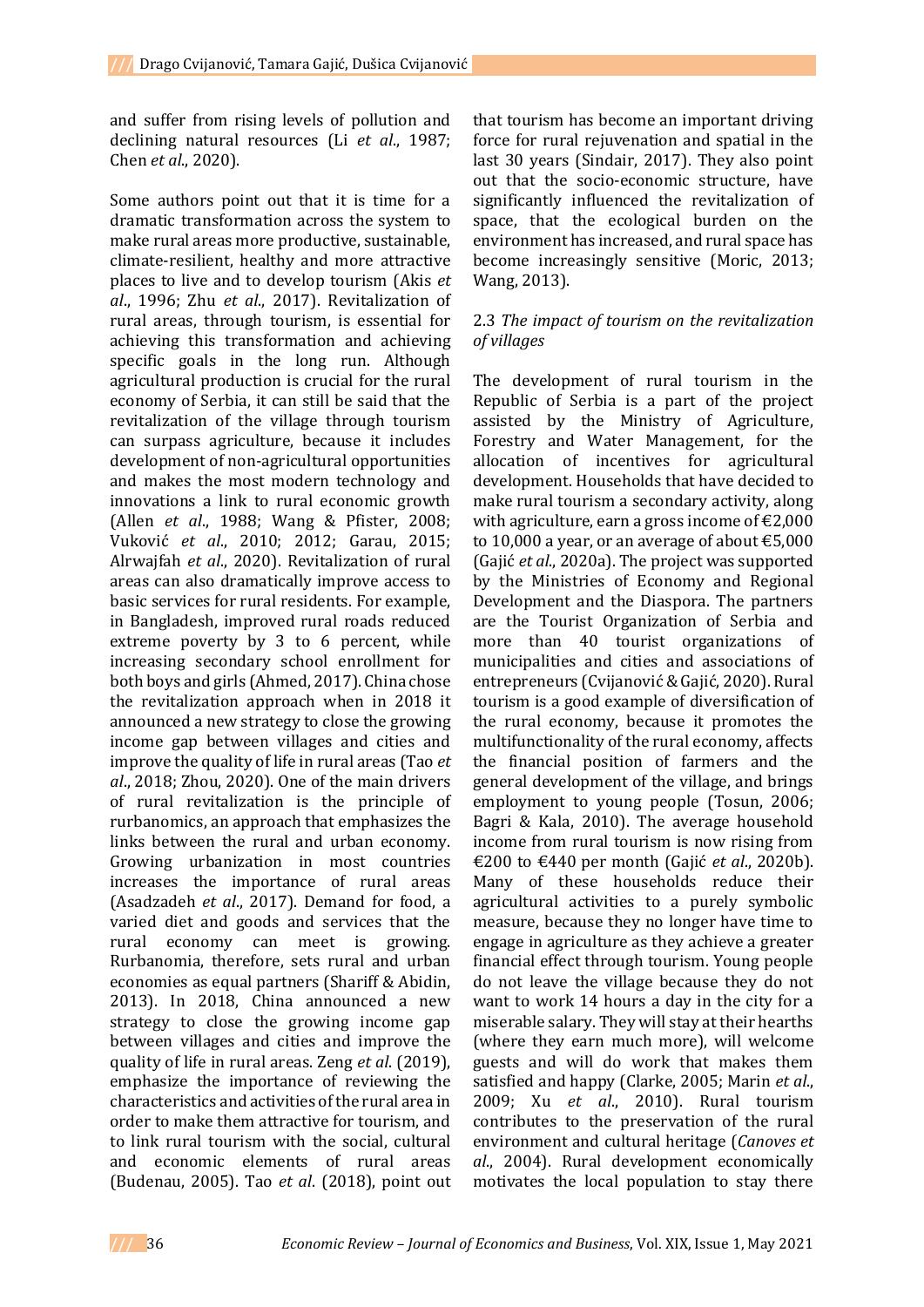with a realistic prospect of a secure source of profit. These features of rural areas cannot be declared absolute, which implies the existence of a large number of varieties on the scale between predominantly rural and absolutely urban centers (Cui & Ryan, 2011; Stylidis *et al*., 2014; Rasoolimanesh *et al*., 2017). Developing rural tourism have some primary activities: to communicate with the entire environment, to respect all types of restrictions in rural areas (spatial, cultural, *etc*.), as well as to involve of local people in tourism development (Choi & Murray, 2010; Nunkoo & Gursoy, 2012).

## *2.4 Attitude of the local population on the development of rural areas through tourism*

Ertuna & Kırbaş (2012) in their research in rural areas of Turkey, emphasize the conclusion that the involvement of the local community is crucial for the revitalization and development of rural households, but that this is difficult to achieve in some parts of Turkey. Chang *et al*. (2018), indicate which factors negatively influence and which positively influence the decision of the local population to support tourism development.

Zeng *et al*. (2019) point out that the consciousness of tourists is changing more and more, from urban to rural, peaceful vacation in the countryside. For that reason, it is necessary to direct all measures towards the revitalization of rural areas, through the development of tourist and catering activities. Chun Liu (2005), in his research into rural tourism development in south Taiwan points to the importance of rural tourism development and the influence of the local population. He investigated the impact of factors through tourism, on the development and revitalization of rural areas, and the attitude of the local population, during 2001, on a total valid sample of 150 respondents. He points out that the positive attitude of the local population towards the development of rural tourism is essential. His research was conducted during the summer of 2001 at two locations, Tainan County in Baihe Chen and Danei Shung, both located in south Taiwan, Tainan County. Muresan *et al*. (2016), also investigated the impact of the local population on rural development, as well as the impact of economic, social, environmental and physical

components on the sustainability of development. The aim of their research was to identify the support of the local community towards sustainable development of tourism in the Nord West region of Romania. This research, has focus both on negative and positive impacts of tourism on local communities, on a total sample of 433 respondents. They came to the conclusion that the largest percentage of the respondents was for further development of tourism, and the environmental component has the strongest influence as a predictor of future sustainable development. Marzuki (2011, p. 25), in his research on a total sample of 392 respondents, presented the attitude of the respondents. An exploratory factor analysis (EFA) using principal component analysis was carried out to identify the respondents 'perception of the impacts from tourism development. The findings from data analysis identified three factors representing 55.63% of the explained variance extracted from 21 variables, namely: costs from tourism development, benefits from tourism development, and socio-economic effects from tourism development. Finally, the findings from data analysis suggested that tourism development in Langkawi has provided more benefits that costs to the residents. Mbaiwa (2005), highlights some of the positive socio-cultural impacts of tourism development in the Okavango Delta, Botswana, which include income generation and employment opportunities both from community tourism projects, as well as from safari companies, infrastructure development such as airports and airfields, blackened roads, hotels, lodgings and camps, and improvement of social services such as banking, health, telecommunications and access to electricity.

## **3. Methodology**

The reserach was tested on a sample of 680 randomly selected respondents from the local population, out of a total of 800 distributed questionnaires during 2019. The research was conducted in 45 rural municipalities in the Republic of Serbia where accommodation and food services are provided. The highest percentage of questionnaires is from Central Serbia (250), followed by Eastern Serbia (112), Western Serbia (180), and Vojvodina (138). There are a total of 4,243 settlements in Central

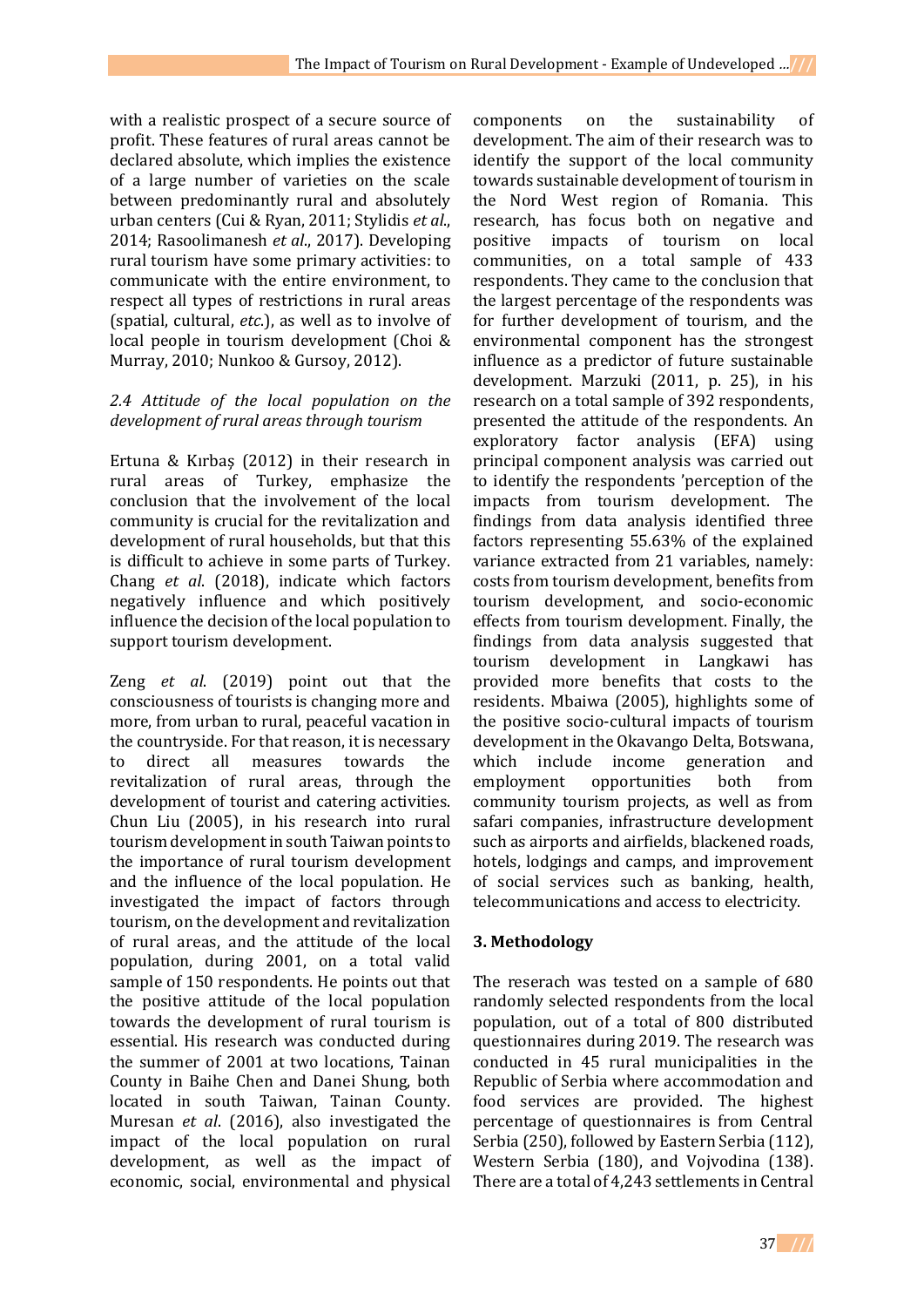Serbia, of which 3,300 are rural (78.5%). A structured questionnaire was taken from the research by Chun Liu (2005), as well as Muresan *et al.* (2016). The questionnaire contains four categories of factors: environmental, economic, sociocultural and physical and a total of 22 questions. The aim was to determine which of the factors can play the role of a strong predictor in the future development and business of rural tourist households. The aim was to determine which of the factors may play the role of a strong predictor in the future development and business of rural tourist households. Also, the goal was to assess the local population on the impact of factors on the development of rural areas with the help of tourism. The SPSS AMOS software, version 26.00, was used for data analysis and processing. We first checked the reliability of the questionnaire, which proved to be very good because the value of Cronbach's Alpha was  $\alpha = 0.870$ . Then, factor analysis confirmed the extractions and the existence of four groups of factors, and the authors proceeded to further data processing. Descriptive statistical analysis gave good estimates for almost all factors influencing the development or revitalization of the village. Data from different model agreement indices and research data were taken, more precisely agreement indices that do not have the same logic and converge with each other, so we could draw conclusions with certainty about the quality of the model and the confirmation of the hypothesis. Tabular representations are given, as well as a path diagram of the structural model. We also confirmed reliability, through the Kaiser-Meyer-Olkin Measure of Sampling Adequacy, which value has to be greater than 0.6, in order for each item to gain in reliability. The obtained results of the SEM analysis indicate that the factors had an almost equal influence in predicting future rural development through tourism and that the local population expressed a positive opinion on the impact of tourism on rural development. The obtained data and the overall research have a wide social, scientific and economic significance for the current and future business of rural households, both in the Republic of Serbia and in the region.

The following multiple indicators were selected to gain insight into the quality of the

model: GFI (a measure of the relative magnitude of variance and covariance jointly explained by the model or a comparative agreement index); NFI (standardized agreement index; represents the proportion of total disagreement that is reduced using the proposed model); RNFI (relative standardized matching index; estimates the extent to which the causal model approximates the data, taking into account only the relationships between the latent variables of the structural equation); TL (Tucker Lewis match index; shows how much better the proposed model describes the data compared to the null model, taking into account the degrees of freedom); CFI (Comparative Fit Index); and RMSEA (square root of the average squared error approximation which should be less than 0.8). The stated agreement indices must be greater than 0.900 to be considered indicators of good agreement (except for the REMSEA indicator) (Bentler and Bonett, 1980).

|  | Table 1. Factors influencing tourism on |  |
|--|-----------------------------------------|--|
|  | revitalization or rural development     |  |

| $\alpha$    |                                     |  |  |  |  |
|-------------|-------------------------------------|--|--|--|--|
|             | Damage natural environment and      |  |  |  |  |
|             | landscape                           |  |  |  |  |
|             | Tourism causes overcrowding         |  |  |  |  |
|             | problems for residents              |  |  |  |  |
|             | Tourism increases the air           |  |  |  |  |
|             | pollution                           |  |  |  |  |
|             | Tourists use too much water         |  |  |  |  |
|             | Tourism results in more litter in   |  |  |  |  |
| Environment | an area                             |  |  |  |  |
|             | Tourism development negatively      |  |  |  |  |
|             | affects recreational facilities and |  |  |  |  |
|             | entertainment                       |  |  |  |  |
|             | Construction of tourist facilities  |  |  |  |  |
|             | destroys the environment            |  |  |  |  |
|             | Tourism increases traffic           |  |  |  |  |
|             | problems                            |  |  |  |  |
|             | Tourism plays an important role     |  |  |  |  |
|             | in the economic development of      |  |  |  |  |
|             | the area                            |  |  |  |  |
|             | Tourism improves                    |  |  |  |  |
|             | locals'standard of living           |  |  |  |  |
|             | Tourism increases a community's     |  |  |  |  |
| Economic    | tax revenue                         |  |  |  |  |
|             | Tourism creates new jobs for        |  |  |  |  |
|             | locals'                             |  |  |  |  |
|             | Tourism results in an increase in   |  |  |  |  |
|             | the cost of living                  |  |  |  |  |
|             | Tourism diversifies the rural       |  |  |  |  |
|             | economy                             |  |  |  |  |
|             | Revenue from tourism                |  |  |  |  |
| Social and  | Tourism provides incentives for     |  |  |  |  |
| Cultural    | restoration of traditional houses   |  |  |  |  |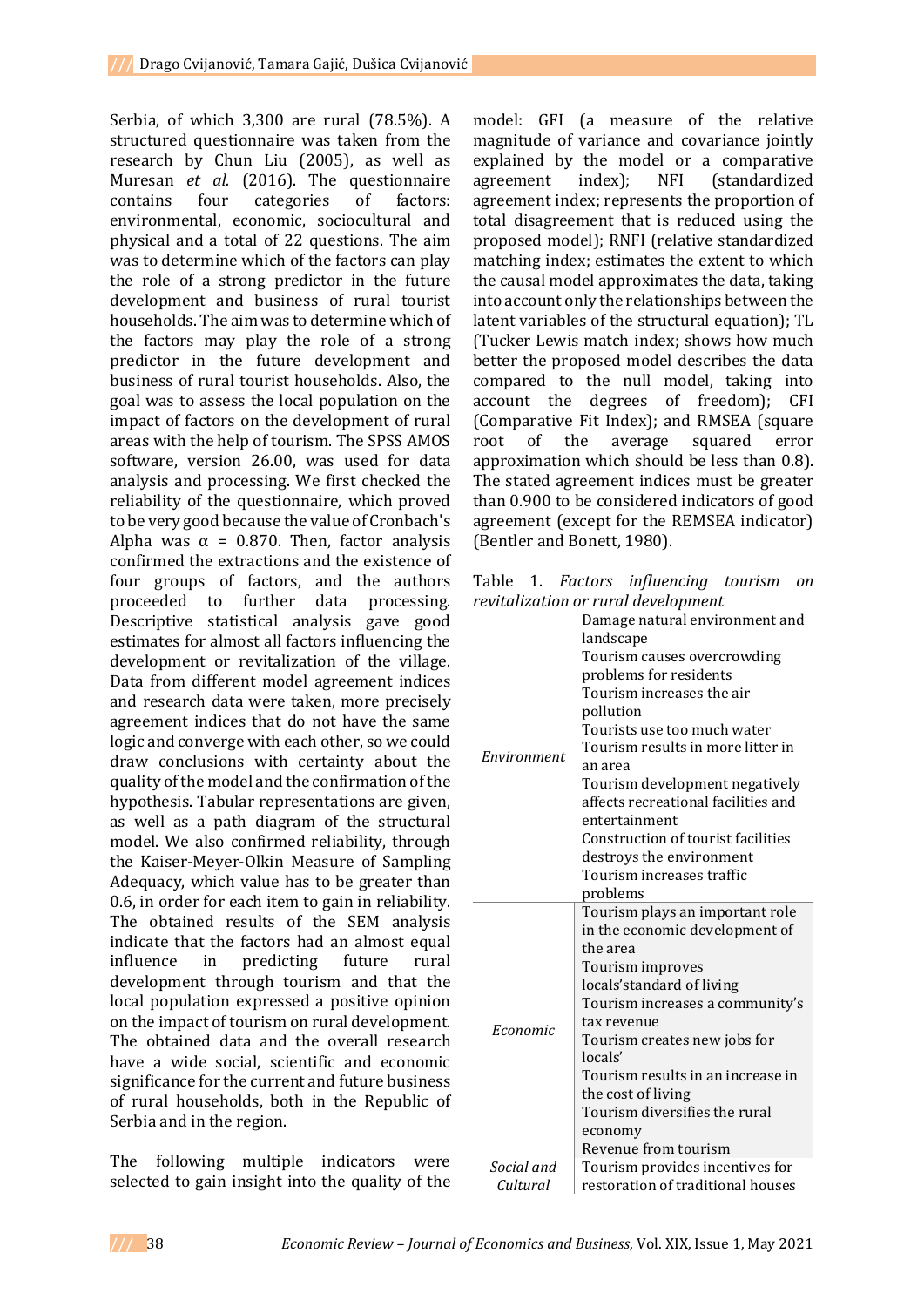|          | Interaction with tourists is a    |
|----------|-----------------------------------|
|          | positive experience               |
|          | Shopping and restaurants are      |
|          | better as a result of tourism     |
|          | Tourism development enhances      |
|          | more recreational opportunities   |
|          | for locals'                       |
|          | Tourism improves traffic          |
|          | network                           |
|          | Tourism improves living utilities |
| Physical | infrastructure (supply of water,  |
|          | sewage, electricity, etc.)        |
|          | Quality of public services is     |
|          | better                            |

Source: Authors downloaded and modified questionnaire Chun-Chu & Liu (2005); Muresan *et al*. (2016)).

The authors set the following research hypotheses:

*H1: The local population has a positive assessment of the impact of tourism on development of rural areas*

*H2: There is statistical significance in the predictor power of factors to predict future rural development*

*H2a: There is no statistical significance in the predictor power of factors to predict future rural development*

## **4. Results and discussion**

The research was conducted on a total sample of 800 respondents, but 680 survey questionnaires were taken for processing due to the validity of the given answers. Of the total number of the valid study participants, 64.8% were men, while 35.2% were women. In the rural municipalities covered by the survey, 42.5% of the respondents were between the ages of 51 and 70, followed by 33.9% between the ages of 31 and 50, and 23.6% of the respondents aged18 to 30.

The largest percentage of the respondents completed secondary school (39.8%), followed by university-educated (34.7%), and those who completed primary school (25.5%). Of the total number of the survey participants, 53.7% had a monthly income of  $\text{\textsterling}300$  to  $\text{\textsterling}400$ , followed by 26.2% with less than  $\epsilon$ 300, and 20.1% with more than  $€400$ .

Reliability statistics is most often used with multiple Likert questions in a

survey/questionnaire that make up the scale and we wanted to determine if the scale is reliable. Cronbach's Alpha must be greater than 0.07. In this case, the value was 0.870, which indicated a high reliability of the questionnaire.

#### Table 2. *Reliability Statistics*

| Cronbach's Alpha         | N of Items |  |  |
|--------------------------|------------|--|--|
|                          |            |  |  |
| Course Authors' research |            |  |  |

Source: Authors' research

Since factor analysis uses correlations between variables, before starting the procedure it should be checked whether the variables are correlated.

For this purpose, Bartlett's sphericity test was used. It tests the null hypothesis that the matrix is intercorrelation of variables inserted into identity matrix procedures, *i.e*., that all correlations between variables are equal zeros.

Table 3. *KMO and Bartlett's Test*

| Kaiser-Meyer-Olkin Measure of<br>Sampling Adequacy. | .889                   |           |
|-----------------------------------------------------|------------------------|-----------|
| Bartlett's Test of<br>Sphericity                    | Approx. Chi-<br>Square | 15655.566 |
|                                                     |                        | 231       |
|                                                     | Sig.                   | .000      |

Source: Authors' research

The Kaiser-Meyer-Olkin Measure of Sampling Adequacy value is required to be equal to or greater than 0.6, in our example it was 0.889. The results of the Bartlett's test p <0.001 had statistical significance, which meant we could proceed with the factor analysis method (here we chose the Principal Components method).

We also got the Community Matrix in which the data on the proportion of variance of each variable were explained by extracted factors, i.e., which is its communality (column Extraction).

The value of the Bartlett's test for the statistical significance of the correlation matrix  $\chi^2$  = 15655.566, with 231 degrees of freedom and a statistical significance p = 0.000, also confirmed the suitability of statistical processing of the collected data by factor analysis.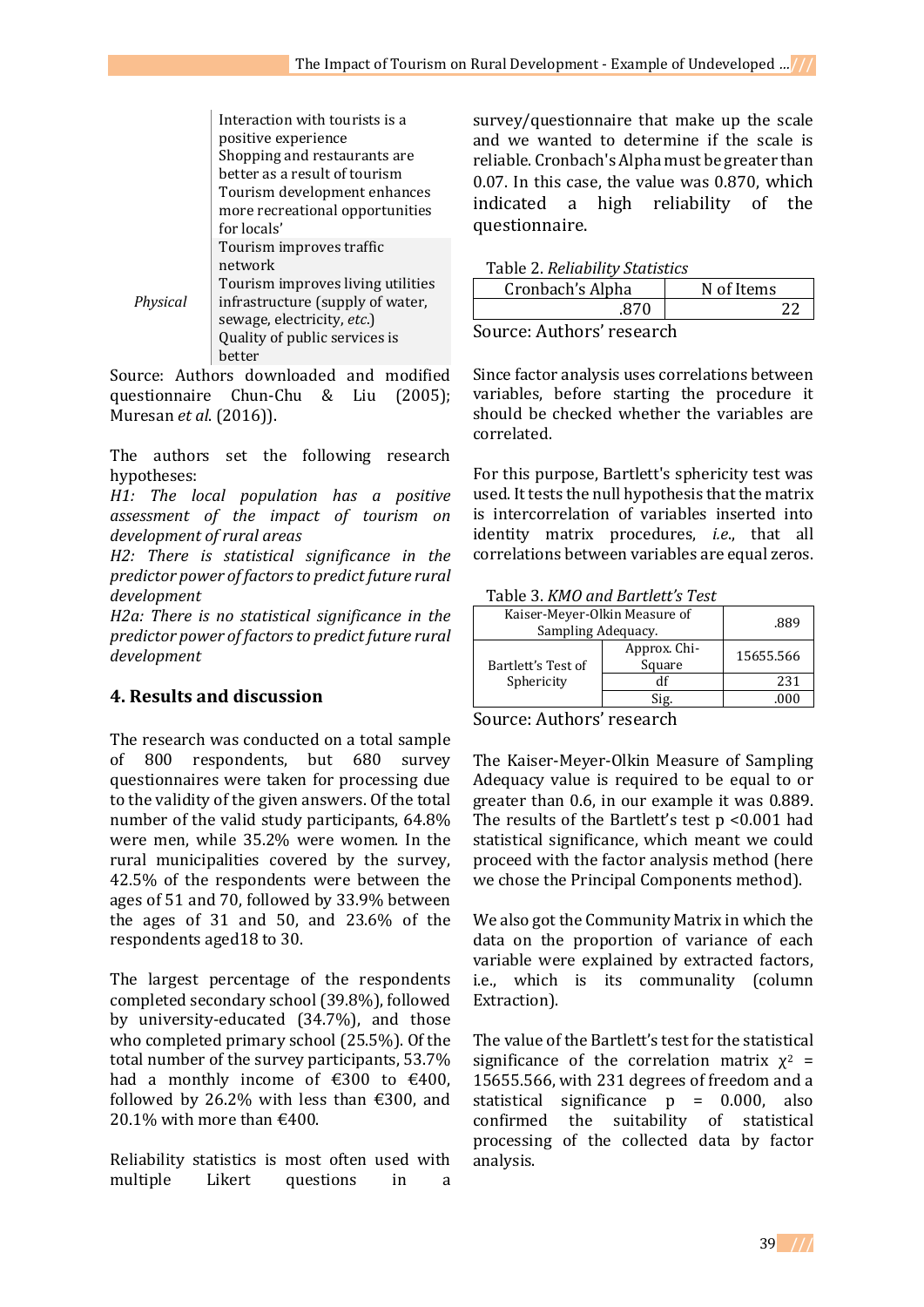|                                                                                      | Initial | Extraction |
|--------------------------------------------------------------------------------------|---------|------------|
| Damage natural environment and landscape                                             | 1.000   | .576       |
| Tourism cause overcrowding problems for residents                                    | 1.000   | .714       |
| Tourism increase the air pollution                                                   | 1.000   | .648       |
| Tourists use too much water                                                          | 1.000   | .591       |
| Tourism results in more litter in an area                                            | 1.000   | .795       |
| Tourism development negatively affects the recreational facilities and entertainment | 1.000   | .765       |
| The construction of tourist facilities destroy the environment                       | 1.000   | .876       |
| Increase traffic problems                                                            | 1.000   | .868       |
| Tourism plays an important role in the economic development of the area              | 1.000   | .840       |
| Tourism improves locals'standard of living                                           | 1.000   | .824       |
| Tourism increases a community's tax revenue                                          | 1.000   | .879       |
| Tourism create new jobs for locals'                                                  | 1.000   | .840       |
| Tourism results in an increase in the cost of living                                 | 1.000   | .636       |
| Tourism diversifies the rural economy                                                | 1.000   | .638       |
| Revenue from tourism                                                                 | 1.000   | .736       |
| Tourism provide incentives for restoration of traditional houses                     | 1.000   | .779       |
| Interaction with tourists is a positive experience                                   | 1.000   | .853       |
| Shopping and restaurants option is better as a result of tourism                     | 1.000   | .899       |
| Tourism development enhance more recreational opportunities for locals'              | 1.000   | .910       |
| Improves traffic network                                                             | 1.000   | .890       |
| Improves living utilities infrastructure (supply of water, sewage, electric etc.)    | 1.000   | .879       |
| Quality of public services in better                                                 | 1.000   | .767       |

Table 4. *Extraction Method: Principal Component Analysis - Community Matrix*

# Table 5. *Descriptive Statistics of items and factors*

|                                                                                      | Mean | Sd    |
|--------------------------------------------------------------------------------------|------|-------|
| Damage natural environment and landscape                                             | 2.79 | 1.224 |
| Tourism cause overcrowding problems for residents                                    | 2.93 | 1.091 |
| Tourism increase the air pollution                                                   | 3.05 | 1.314 |
| Tourists use too much water                                                          | 3.08 | 1.245 |
| Tourism results in more litter in an area                                            | 2.93 | 1.165 |
| Tourism development negatively affects the recreational facilities and entertainment | 2.92 | 1.280 |
| The construction of tourist facilities destroy the environment                       | 2.95 | 1.235 |
| Increase traffic problems                                                            | 2.95 | 1.232 |
| Tourism plays an important role in the economic development of the area              | 3.80 | 1.316 |
| Tourism improves locals' standard of living                                          | 3.79 | 1.326 |
| Tourism increases a community's tax revenue                                          | 3.85 | 1.312 |
| Tourism create new jobs for locals'                                                  | 3.85 | 1.315 |
| Tourism results in an increase in the cost of living                                 | 3.50 | 1.417 |
| Tourism diversifies the rural economy                                                | 3.46 | 1.411 |
| Revenue from tourism                                                                 | 3.64 | 1.319 |
| Tourism provide incentives for restoration of traditional houses                     | 3.38 | 1.376 |
| Interaction with tourists is a positive experience                                   | 3.22 | 1.348 |
| Shopping and restaurants option is better as a result of tourism                     | 3.19 | 1.328 |
| Tourism development enhance more recreational opportunities for locals'              | 3.22 | 1.342 |
| Improves traffic network                                                             | 3.21 | 1.338 |
| Improves living utilities infrastructure (supply of water, sewage, electric etc.)    | 3.19 | 1.323 |
| Quality of public services in better                                                 | 3.31 | 1.358 |
| <b>ENVIRONMENTAL</b>                                                                 | 2.95 | 0.850 |
| <b>ECONOMIC</b>                                                                      | 3.69 | 1.147 |
| SOCIAL AND CULTURAL                                                                  | 3.25 | 1.262 |
| <b>PHYSICAL</b>                                                                      | 3.23 | 1.256 |

Source: Authors' research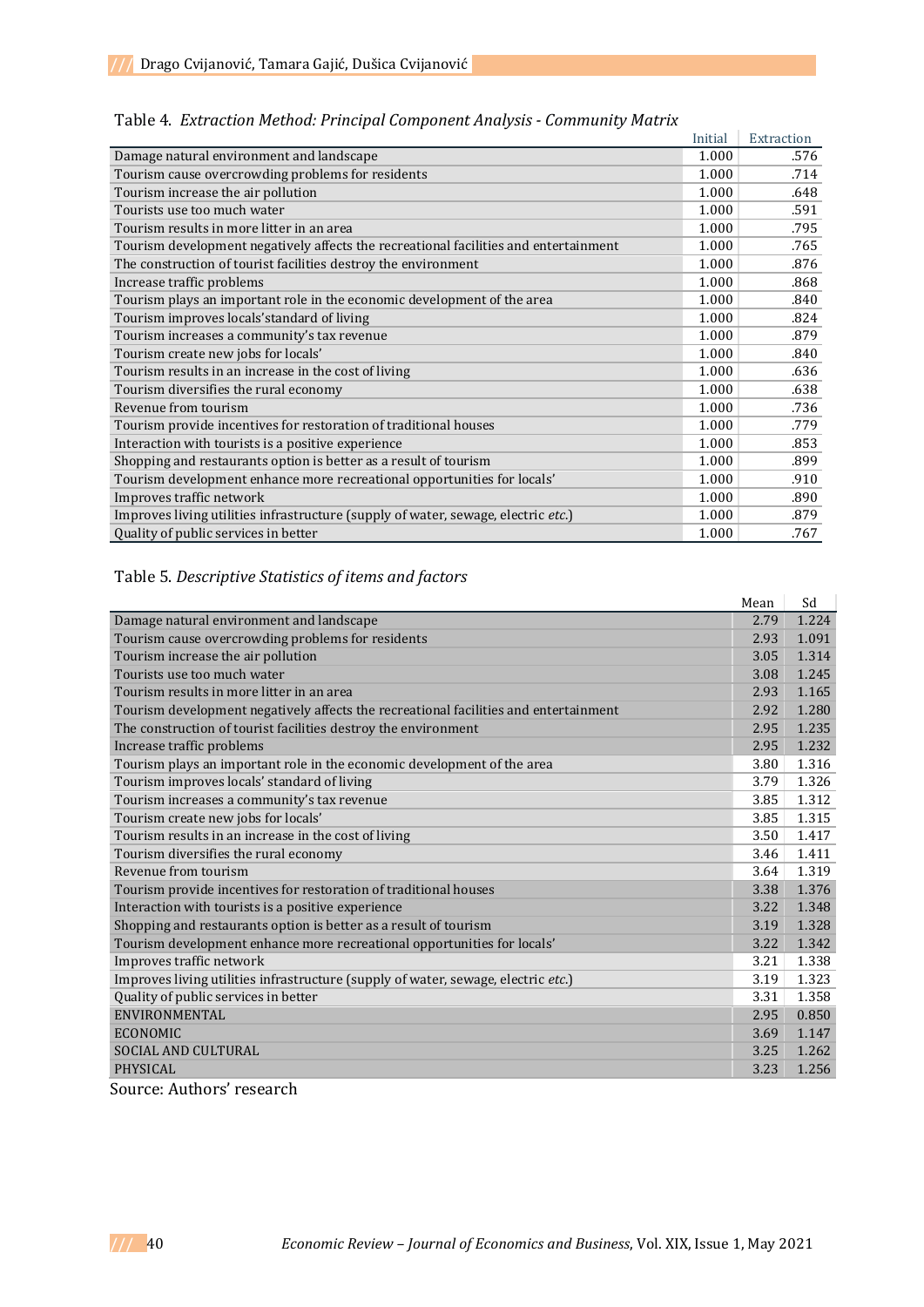#### *Environment Factors*

Table 5 shows descriptive values for all groups and a total of 22 research variables. It is noticed that in the group *Environment*, the highest average grade was given to the item *Tourists use too much water* m = 3.08 (sd = 1.245). The locals believe that tourists use too much fresh water. Then, a high value of the arithmetic mean was obtained by the item *Tourism increases the air pollution* m = 3.05 (sd = 1.314). Compared to other environmental problems, such as water and soil pollution, the air pollution is much more visible and can be more easily noticed by the public, which justifies the high impact it can have on tourism in a given destination (Lee, 2012; Naidoo & Sharpley, 2015). In the research, by Asadzadeh and Mousavi (2017), the relationship between tourism and the environment is seen as complex, but with many activities that can have negative effects on the environment. They place special emphasis on air pollution through the development of tourism. The item *Tourism Damages natural environment and landscape*, carried an average score of m = 2.79, while the item *Tourism causes overcrowding problems for residents* had a rating of 2.93 (sd = 1.091). The local population saw a great danger from mass development of tourism in the increasedamount of garbage. The respondents rated the item *Tourism results in more litter in an area* with the following value m = 2.93 (sd = 1.165). Similar values were given to the items related to the development of tourism having a negative impact on the development of tourist infrastructure in rural areas. The average score for *Environmental factors* was 2.95 (sd = 0.850).

#### *Economic factors*

Observing the group of economic factors, it was noticed that, the items *Tourism increases a community's tax revenue* and *Tourism creates new jobs for locals* had the highest average grade (m = 3.85). There is plenty of research on tourism and economic development, with a critical attitude towards the long-term implications of tourism, especially in developing countries (Negrusa *et al*., 2007; Lepp, 2007). At the same time, governments around the world, and, to a lesser extent, international aid organizations, have showed a

broad interest in tourism and have allocated significant amounts of public funds to national and regional tourism promotion. Tourism in general has become one of the main cultural and economic powers in the world today and is considered an important tool for the benefit of local communities (Li, 2002; Gursoy *et al*., 2018). The fact is confirmed by the evaluation in the research, where the impact of tourism on the economic development of rural areas was estimated at  $3.80$  (sd = 1.316). The high average grade was given to the item *Tourism improves locals' standard of living* m = 3.79, and *Revenue from tourism taxes activity should be invested in future development of tourism* (m = 3.64). The local population believes that tourism will increase the cost of living and bring about the diversification of the rural economy. *Economic factors* with a total of seven items carried the value of the average score m  $= 3.69$  (sd = 1.147).

#### *Social and cultural factors*

Four items of the research belonged to social factors. The average rate for social factors was m = 3.25. The item *Tourism provides incentives for restoration of traditional houses* was rated with an average score of 3.38, while the item *Interaction with tourists* was rated slightly lower with an average score of  $m = 3.22$ . However, in contrast to the above-mentioned similar research, no conflicts between the local population and tourists were observed in this area. In general, these are high scores of items of the social factor. The lowest rated item was *Shopping and restaurants are better as a result of tourism*, with m = 3.19, because the offer was weaker. Often the community will accept tourism, not realizing the impact it can have on the culture and society of the community (Ling & Hui, 2016). The social and cultural impacts of tourism can result in changes in the patterns of behavior, lifestyle, and quality of life of residents or locals. Tourism, like all business ventures, can have an impact on communities and can be positive or negative, and sometimes both.

#### *Physical factors*

The group of *Physical Factors* had an average grade of  $3.23$  (sd = 1.256), where the highest grade was given to the item *Quality of public*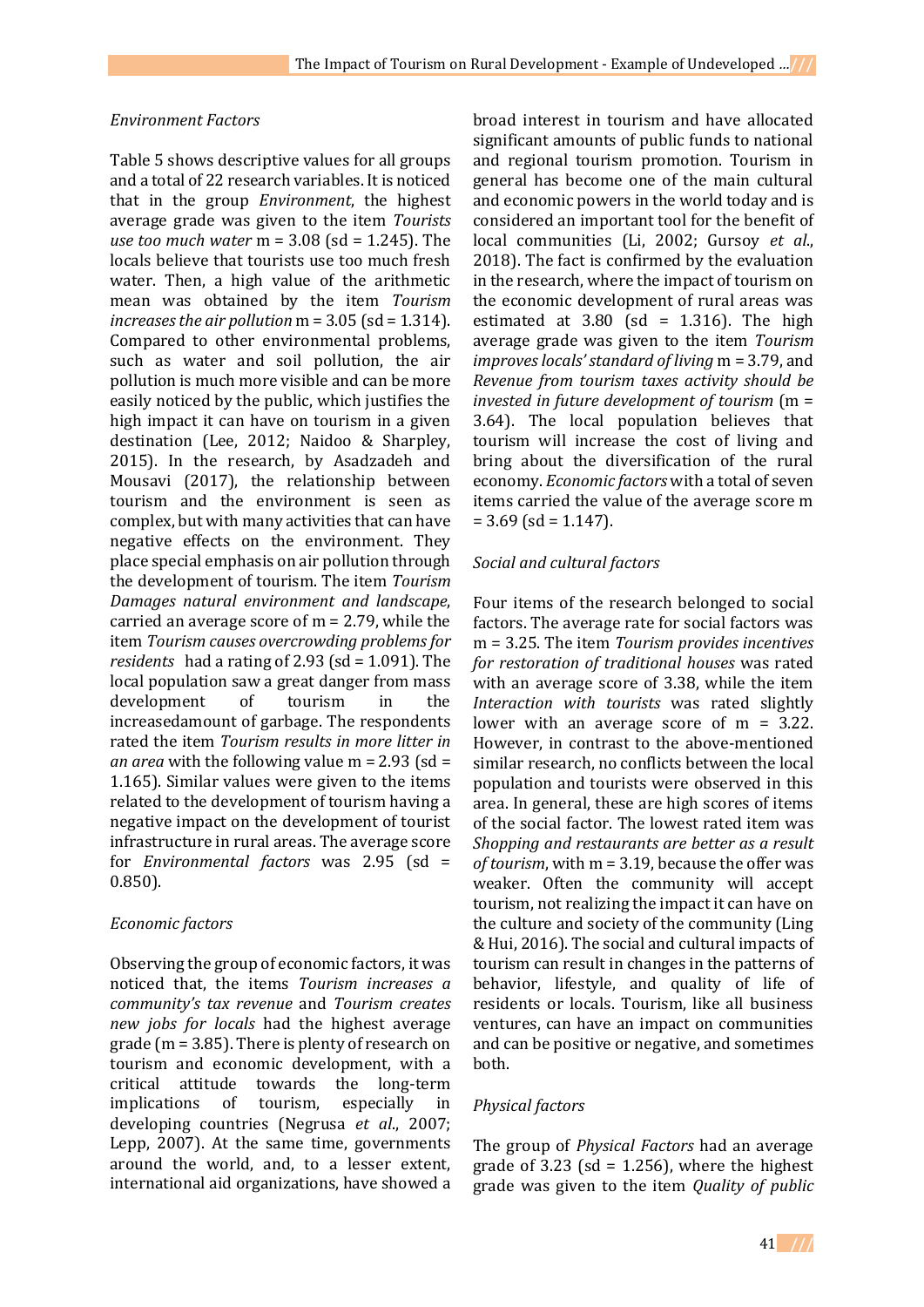*services is better* m = 3.31 (sd = 1.358), followed by *Tourism improves traffic network* m = 3.21 (sd = 1.338). The item *Tourism improves living utilities infrastructure* (supply of water, sewage, electricity, *etc*.) was rated by the local population with an average score of m = 3.19  $(sd = 1.323)$ .

The local population was of the opinion that tourism will improve the infrastructure, in terms of public service, traffic, and communal infrastructure. The current situation is not commendable, because rural households that provide accommodation and food services very often have poor transport connections, their communal infrastructure is at a low level, and the entire public sector needs to be improved.

Asadzadeh and Mousavi (2017), in their research came to similar assessments: the first factor of costs of tourism development suggested that tourism resulted in an increase in social problems (mean = 3.55), tourism caused traffic congestion, noise and pollution in the islands (mean = 3.57), tourism infrastructure development destroyed the natural environment in the islands (mean = 3.55), tourism development resulted in increased environmental protection (mean = 3.89), tourism improved the quality of life of local residents (mean = 4.27), and interaction with foreign tourists had a positive experience for local residents (mean = 4.13).

The indices are given in Table 6, which indicates an acceptable match of the model with the data. The values of NFI, RNFI, TL and CFI exceeded 0.900, which means that the proposed model reduced the total discrepancy between the model and the data by more than 90%. The value of RMSEA was equal to 0.05, which is less than the limit value of 0.08.

The  $\chi^2$  test yielded a value of 15655.566 which, evaluated with 231 degrees of freedom, had a corresponding p-value of 0.00.

This p-value was too high to reject the null of a good fit. Chi - square was an observation of a random variable that has an approximate chi distribution with 231 degrees of freedom.

|  |                                | Table 6. Indicators of agreement of the |  |
|--|--------------------------------|-----------------------------------------|--|
|  | structural model with the data |                                         |  |

| Recommended | <i><b>Obtained</b></i> |
|-------------|------------------------|
| >0,90       | 0.99                   |
| < 0.05      | 0.04                   |
| >0,90       | 0.99                   |
| >0,90       | 0.98                   |
| >0,90       | 0.98                   |
| >0,90       | 0.97                   |
|             |                        |

Source: Authors' research

The standardized regression weights can be interpreted as the correlation between the observed variable and the corresponding common factor. All six variables had moderate to strong standardized loadings on factor (1.000).

| Table 7. Standardized Regression Weights |  |
|------------------------------------------|--|
| (loadings on Factor Rural development)   |  |

| -77         |          |      |        |     |
|-------------|----------|------|--------|-----|
|             | Estimate | S.E. | C.R.   |     |
| Environment | 1.340    | .083 | 16.159 | *** |
| Economic    | 1.144    | .090 | 12.769 | *** |
| Social and  | 1.724    | .098 | 17.573 | *** |
| Cultural    |          |      |        |     |
| Physical    | 1.265    | .096 | 13.129 | *** |

Source: Authors' research

A total of first eight items belonged to environmental factor. It was observed that there was statistical significance in the influence of Environmental factors on rural development. The first covariance was estimated to be 1.340, with an estimate of the standard covariance error S.E = 0.083. The estimate 1.340 was an observation of an approximately normally distributed random variable centered around the covariance of a population with a standard deviation of 0.083. These figures served to construct a 95% confidence interval on the covariance population by calculating Estimate and S.E. The Critical Ratio (CR) was obtained by dividing the covariance estimate by its standard error. At a statistical significance of p <0.05, any CR exceeding 1.96 is considered significant. If this value is achieved, it is considered that the covariance between the variables differs significantly from 0, at the level of significance p <0.05. It was noticed that this value was above than 1.96, therefore it can be concluded that the relaxation significantly affected the variable. A large P in addition to CR gave about two tailed p values to test the hypothesis. In this case, the covariance between the variables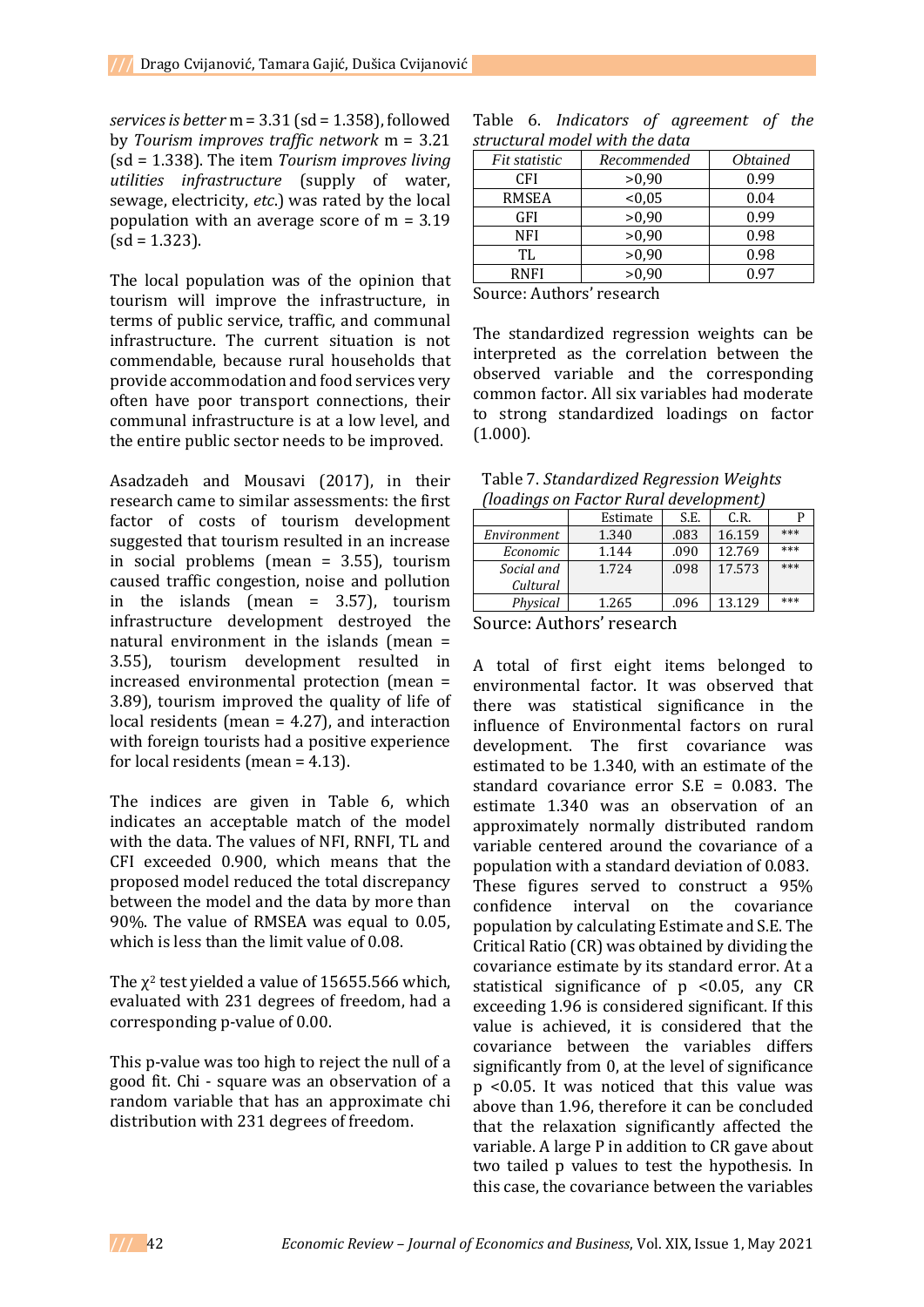differed from 0, with  $p = 0.0$ . Calculation P implies that parameter estimates were normally distributed, and were accurate only in large samples. Economic factors had a total of seven research items, and it is noticed that the factor was estimated to be 1.144, slightly less than environmental factors ( $S.E = 0.090$ ,  $CR =$ 12.7,  $P = 0.00$ . Socio cultural factor had the strongest standardized loadings, and the estimate was 1.724 (S.E = 0.098, C.E = 17.57). Then came Physical factors with estimate 1.265. They were all reliable indicators for rural revitalization.

Table 8. *Standardized Regression Weights for all items*

|                       | Estimate | S.E. | C.R.   | P   |
|-----------------------|----------|------|--------|-----|
| Increase traffic      | 2.946    | .047 | 62.338 | *** |
| problems              |          |      |        |     |
| The construction      |          |      |        |     |
| of tourist facilities | 2.954    | .047 | 62.385 | *** |
| destroy the           |          |      |        |     |
| environment           |          |      |        |     |
| Tourism               |          |      |        |     |
| development           |          |      |        |     |
| negatively affects    | 2.922    | .049 | 59.521 | *** |
| the recreational      |          |      |        |     |
| facilities and        |          |      |        |     |
| entertainment         |          |      |        |     |
| Tourism results in    |          |      |        |     |
| more litter in an     | 2.934    | .045 | 65.655 | *** |
| area                  |          |      |        |     |
| Tourists use too      | 3.081    | .048 | 64.530 | *** |
| much water            |          |      |        |     |
| Tourism increase      | 3.046    | .050 | 60.463 | *** |
| the air pollution     |          |      |        |     |
| Tourism cause         |          |      |        |     |
| overcrowding          | 2.934    |      |        | *** |
| problems for          |          | .042 | 70.134 |     |
| residents             |          |      |        |     |
| Damage natural        |          |      |        |     |
| environment and       | 2.794    | .047 | 59.532 | *** |
| landscape             |          |      |        |     |
| Revenue from          |          |      |        | *** |
| tourism               | 3.641    | .051 | 72.015 |     |
| Tourism               |          |      |        |     |
| diversifies the       | 3.463    | .054 | 64.025 | *** |
| rural economy         |          |      |        |     |
| Tourism results in    |          |      |        |     |
| an increase in the    | 3.496    | 054  | 64.316 | *** |
| cost of living        |          |      |        |     |
| Tourism create        |          |      |        | *** |
| new jobs for locals'  | 3.846    | .050 | 76.241 |     |
| Tourism increases     |          |      |        |     |
| a community's tax     | 3.847    | .050 | 76.488 | *** |
| revenue               |          |      |        |     |
| Tourism improves      |          |      |        |     |
| locals standard of    | 3.793    | .051 | 74.591 | *** |
| living                |          |      |        |     |
| Tourism plays an      |          |      |        |     |
| important role in     | 3.803    | .050 | 75.370 | *** |
|                       |          |      |        |     |

| the economic          |       |      |        |       |
|-----------------------|-------|------|--------|-------|
| development of        |       |      |        |       |
| the area              |       |      |        |       |
| Tourism               |       |      |        |       |
| development           |       |      |        |       |
| enhance more          | 3.216 | .051 | 62.487 | ***   |
| recreational          |       |      |        |       |
| opportunities for     |       |      |        |       |
| locals                |       |      |        |       |
| Shopping and          |       |      |        |       |
| restaurants option    | 3.193 | .051 | 62.686 | $***$ |
| is better as a result |       |      |        |       |
| of tourism            |       |      |        |       |
| Interaction with      |       |      |        |       |
| tourists is a         | 3.216 | .052 | 62.234 | ***   |
| positive              |       |      |        |       |
| experience            |       |      |        |       |
| Tourism provide       |       |      |        |       |
| incentives for        | 3.381 | .053 | 64.055 | $***$ |
| restoration of        |       |      |        |       |
| traditional houses    |       |      |        |       |
| Quality of public     | 3.312 | .052 | 63.603 | ***   |
| services in better    |       |      |        |       |
| Improves living       |       |      |        |       |
| utilities             |       |      |        |       |
| infrastructure        | 3.193 | .051 | 62.949 | $***$ |
| (supply of water,     |       |      |        |       |
| sewage, electric      |       |      |        |       |
| etc.                  |       |      |        |       |
| Improves traffic      | 3.209 | .051 | 62.521 | $***$ |
| network               |       |      |        |       |

```
Source: Author`s research, *** p=0.00, 
statistical significance (P).
```
The estimate of Socio-cultural covariance was the largest as seen from all items belonging to this factor, whose estimate exceeded the value 3. Significance in all items and their factor loadings were observed, the value was in all p = 0.000. To a lesser extent, environmental factors were estimated and their value was estimated somewhere below the average value of 3: Tourism increases traffic problems (estimate 2.96), The construction of tourist facilities destroys the environment (with an estimate of 2.95); Tourism development negatively affects the recreational facilities and entertainment ( $E = 2.92$ ), Tourism results in more litter in an area  $(E = 2.93)$ , Tourism causes overcrowding problems for residents (E = 2.93), Tourism damages natural environment and landscape  $(E = 2.79)$ .

Diagram 1 gives an insight into the SEM model.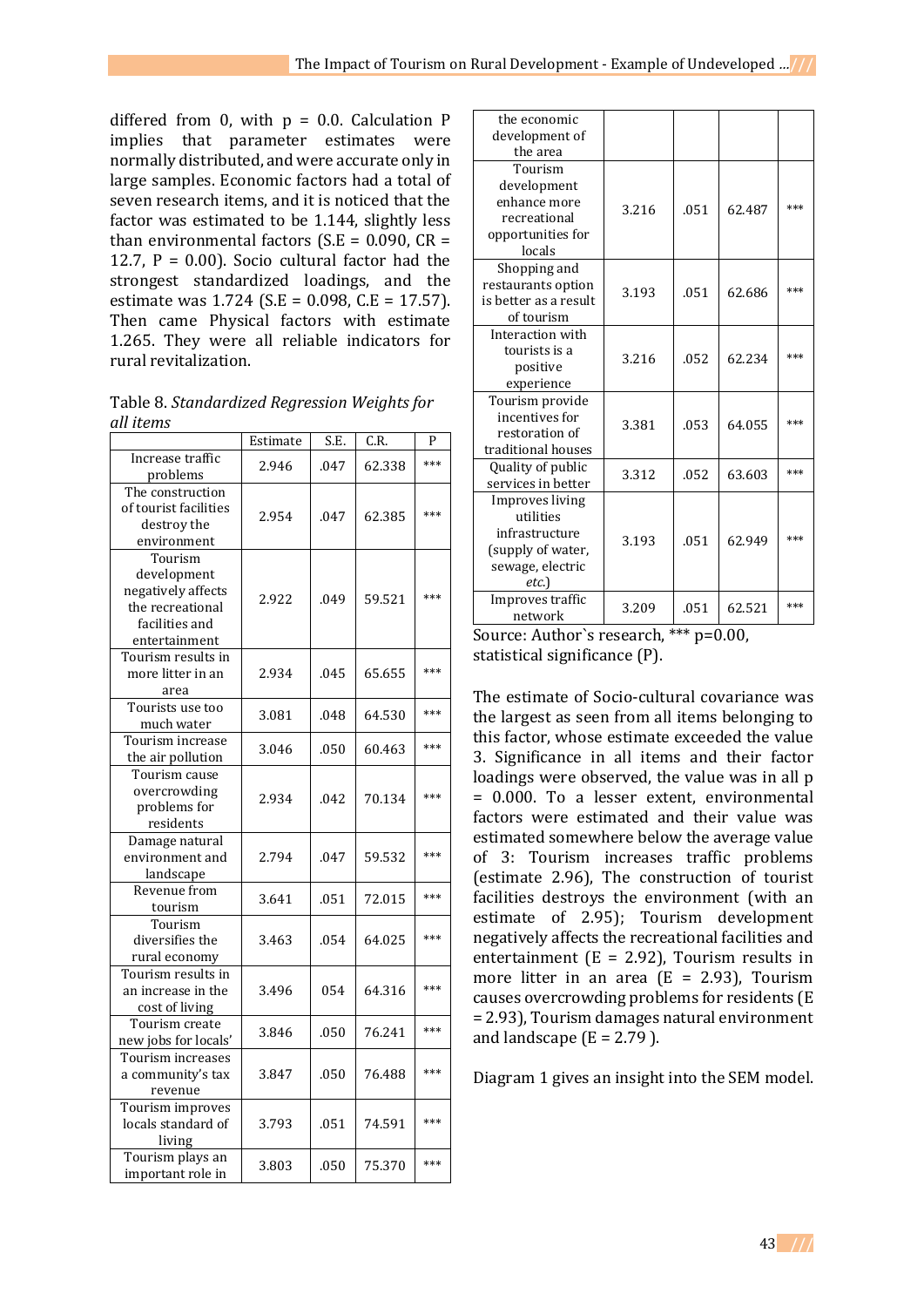

Diagram 1. *Structural modeling (SEM)*  Source: Author`s research

The arrows directed from independent latent variables to a dependent latent variable represent regression coefficients that indicate the influence, *i.e*., the relative contribution of one latent variable in the forecast of another latent variable. In the given diagram, it can be noticed that all the factors have an approximate impact on the development of rural areas. The local population generally has a positive attitude about the impact of tourism on rural development, but the factors do not have a pronounced statistical significance in predicting future development. More precisely, in approximate strength, all the factors can be predictors of rural development. Impact strength values are above 0.7 for Socio-cultural and Physical factors, while for Environmental and Economic factors they contribute to the prediction of rural development in the amount of 0.8.

## **5. Conclusion**

Serbia has exceptional potentials and natural resources for the development of various forms of rural tourism, and some of them are: ecotourism, spa, recreational, hunting and fishing tourism, religious, and agro-tourism. Rural tourism should contribute to the preservation of cultural heritage and the rural environment, but also motivate the local population to stay in the countryside (Fachrudin & Lubis, 2016).

Tourism must have the basic function, which is to develop or revitalize rural areas in the Republic of Serbia. The main goal of rural tourism is, on the basis of tourist demand, to provide the rural population with additional income and thus improve their standard of living and reduce the number of departures, primarily of young people, from rural areas (Hai & Alamgir, 2017).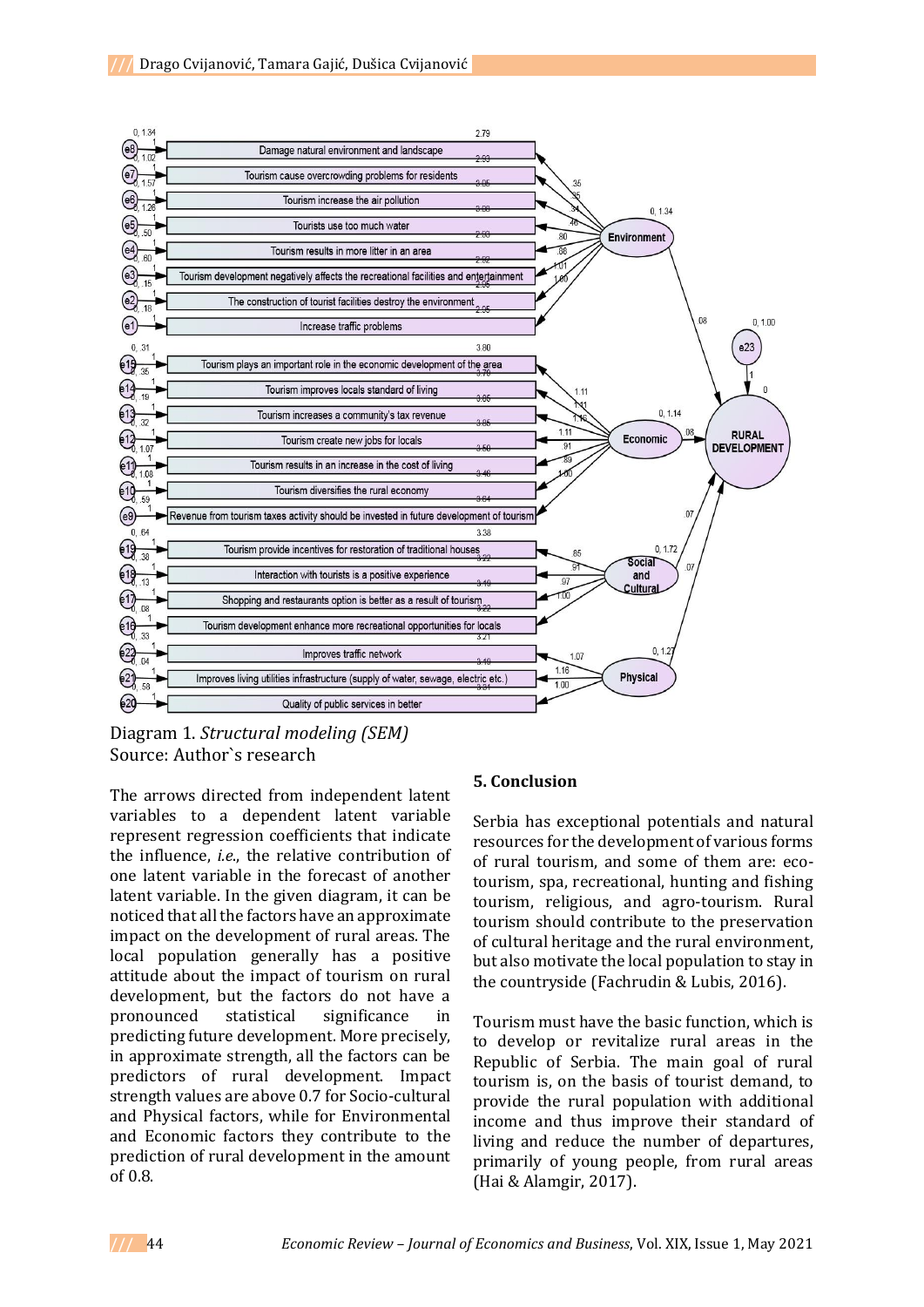One of the most important segments within the rural tourism, especially in economically underdeveloped areas, is dealing with tourism within agricultural households.

As part of the overall rural tourism, this form can be realized through the providing accommodation (ranging from small-scale business, renting vacant rooms in the host's house, to more extensive investment in renovation and modernization of special facilities), equipping camping grounds, opening restaurants, and selling agricultural product.

The authors of the paper conducted a survey in 45 rural municipalities in the Republic of Serbia, in order to determine which of the factors most influence the future development of the village, through the tourism sector.

The survey was conducted on a total sample of 680 respondents from the local population. A modified questionnaire created by the authors who dealt with similar issues was used. The factors were divided into four groups, with a total of 22 elements or research questions. The respondents evaluated the given items, more precisely gave their position on how tourism through various factors can affect the rural development of the given rural municipalities. Relying on similar research and available literature, the authors approached data processing and the result analysis, through the SPSS AMOS 26.00 software.

Descriptive statistical analysis provides average and standard estimates for all factors and their items, as well as a description of the research participants. The reliability of the questionnaire was checked ( $\alpha$  = 0.870), and the grouping of items into four factors was confirmed with the help of factor analysis. It turned out that different indices of agreement of the structural model and data converge with each other, based on which the authors were able to draw conclusions and confirm the hypothesis with certainty. A diagram of a structural (SEM) model is given, with the path coefficients obtained by structural modeling.

Based on the presented research and various statistical analyzes, we came to the following conclusions:

- The local population generally has a positive attitude about the impact of tourism on rural development (initial hypothesis confirmed H1)
- There is no statistically significant difference in the predictive power of the given factors, when it comes to predicting the future development of rural areas (hypothesis H2 denied, alternative H2a confirmed).

Revitalization of villages in Serbia will not be a necessity, especially considering the state of the economy and long-term disproportions in spatial development in which the number and area of deserted villages and abandoned territories is increasing. Thus, the huge production potential of agricultural farms is excluded from production and left to degradation. With the shutdown of industry, cities are not able to absorb the influx of population, so the revival of villages is directly related to the rehumanization of life in cities (Lee, 2013). The development of tourism in the countryside, in an unpolluted natural environment. with a pronounced individualization of tourist demand and its more significant focus on non-standard tourist products is one of the bases of application (Ling & Hui, 2016).

The results and conclusions of this study can contribute to the management of rural tourism development, both in the country and in similar destinations around the world. More attention needs to be paid to examining the impact of all factors and changes, thus creating an opportunity to develop future studies, helping to understand whether the findings obtained in our country are consistent and coherent with other regions, namely in the context where awareness of the importance of impact of local people and tourism on rural development is a growing phenomenon. The significance of this paper is reflected in the contribution of results from Serbia, because there is no similar research on a given topic from this area. The paper focuses on the analysis of basic factors or predictors of importance for defining the impact of tourism on rural areas, as well as for understanding the context, approach and concept of rural tourism. Emphasis is placed on factors and their strength of impact on household operations, and in what way and to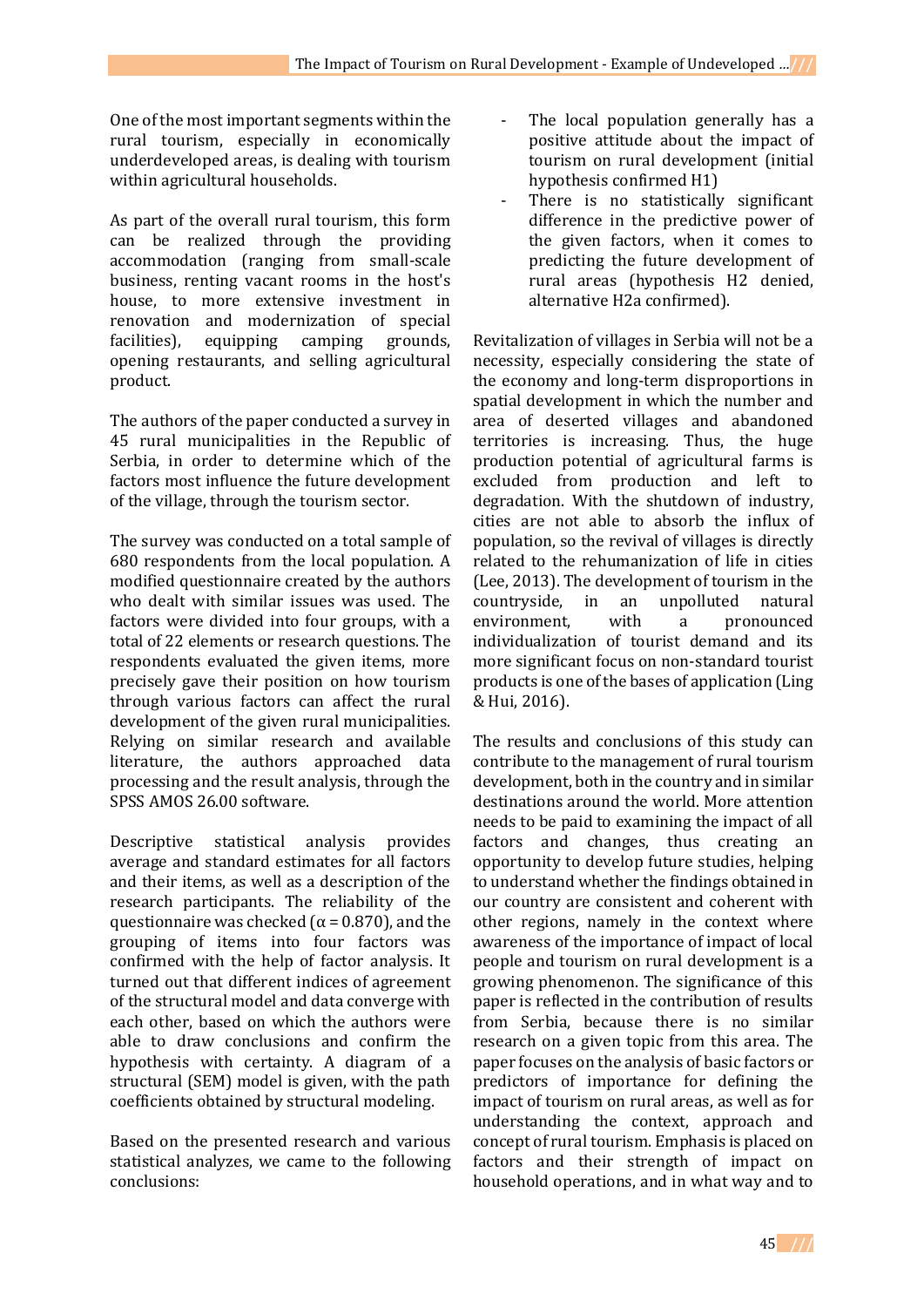what extent they predict future development. Changes within tourism result primarily from changes in structural elements, i.e., the structural transformation of tourism as a whole. The basic changes, which make tourism extremely turbulent, concern the significant action of factors from the environment, connected with the growing awareness of the need to preserve the basis of its development space, *i.e*., the natural environment. These changes have created the need for new considerations regarding the development of tourism, which are based on two basic postulates - protection and preservation of natural and cultural resources, on which the development of tourism is based, and highlighting the problem of social costs of tourism development. Revitalization of rural areas through tourism development strengthens the rural economy not only as drivers of food security, but also as springboards for national, regional and global value chains and as providers of quality environmental services. Revitalization of rural areas can also improve rural governance, ensuring that local people are held accountable in providing high quality services.

## **References**

- 1. Ahmed, S. (2017). *Developmental crises impacting United Nations Millennium Development Goals achievement in Bangladesh*: A critical review. In Besada, H., Agarwal, M., Polonenko, L. (Eds.), The global 2015 development agenda: Challenges and prospects. pp. 289–308.
- 2. Allen, L. R., Long, P.R., Perdue, R. R., & Kieselbach, S. (1988). The impacts of tourism development in residents' perceptions of community life. *Journal of Travel Research*. 26, 16-21.
- 3. Alrwajfah, M. M., Almeida-García, F., & Cortés-Macías, R. (2020). Females' perspectives on tourism's impact and their employment in the sector: The case of Petra, Jordan. *Tourism Management*. 78. doi.org/10.1016/j.tourman.2019.104069
- 4. Akis, S., Peristianis, N., & Warner., J. (1996). Residents attitudes to tourism development: The case of Cyprus. *Tourism Management*. 17, pp. 481-494.
- 5. Asadzadeh, A., & Mousavi, M. S. S (2017). The Role of Tourism on the Environment

and Its Governing Law. *Electronic Journal of Biology*. 13(2), pp. 152-158.

- 6. Bagri, S. C., & Kala, D. (2016). Residents' attitudes toward tourism development and impacts in KotiKanasar, Indroli, Pattyur tourism circuit of Uttarakhand state, India. *PASOS Revista de Turismo y Partrimonia Cultural*. 14(1), 23-39.
- 7. Bhat, A. A., & Mishra, R. K. (2020). Demographic characteristics and residents' attitude towards tourism development: A case of Kashmir region. *Journal of Public Affairs*. 21-79.
- 8. Bentler, P. M., & Bonett, D. G. (1980). Significance tests and goodness of fit in the analysis of covariance structures. *Psychological Bulletin* .88(3), pp.588–606.
- 9. Budeanu, A. (2005). Impacts and responsibilities for sustainable tourism: A tour operator's perspective. *J. Clean. Product*. 13, pp. 89–9
- 10. Cánoves, G., Villarino, M., Priestley, G. . & Blanco, A. (2004). Rural Tourism in Spain: An Analysis of Recent Evolution. *Geoforum*. 35, pp.755–769.
- 11. Tosun, C. (2006). Expected nature of community participation in tourism development. *Tourism Management*. 27, 3, pp. 493-504.
- 12. Chang I., K. G., Chien, H., C., & Hen, H. (2018). The Impacts of Tourism Development in Rural Indigenous Destinations: An Investigation of the Local Residents' Perception Using Choice Modeling. *Sustainability*. 10, pp. 2-15.
- 13. Clarke, J. (2005). Effective Marketing for Rural Tourism, Rural Tourism and Sustainable Business, Clevedon. *Channel View Publications*. pp. 87-102.
- 14. Chen J., Yang X., Wen X., & Deng M. (2020). Theoretical framework and empirical evidence of rural adaptive evolution in the context of Tourism Development. *Journal of Natural Resources*. pp. 16.
- 15. Choi, H. C., & Murray, I. (2010). Resident attitudes toward sustainable community tourism. *Journal of Sustainable Tourism*. 18(5), pp. 75–94.
- 16. Chun, L. (2005). Residents Attitudes to Rural Tourism Development in South Taiwan. *Journal of Applied Sciences*. 5, pp. 1363-1368.
- 17. Cui, X., & Ryan, C. (2011). Perceptions of place, modernity and the impacts of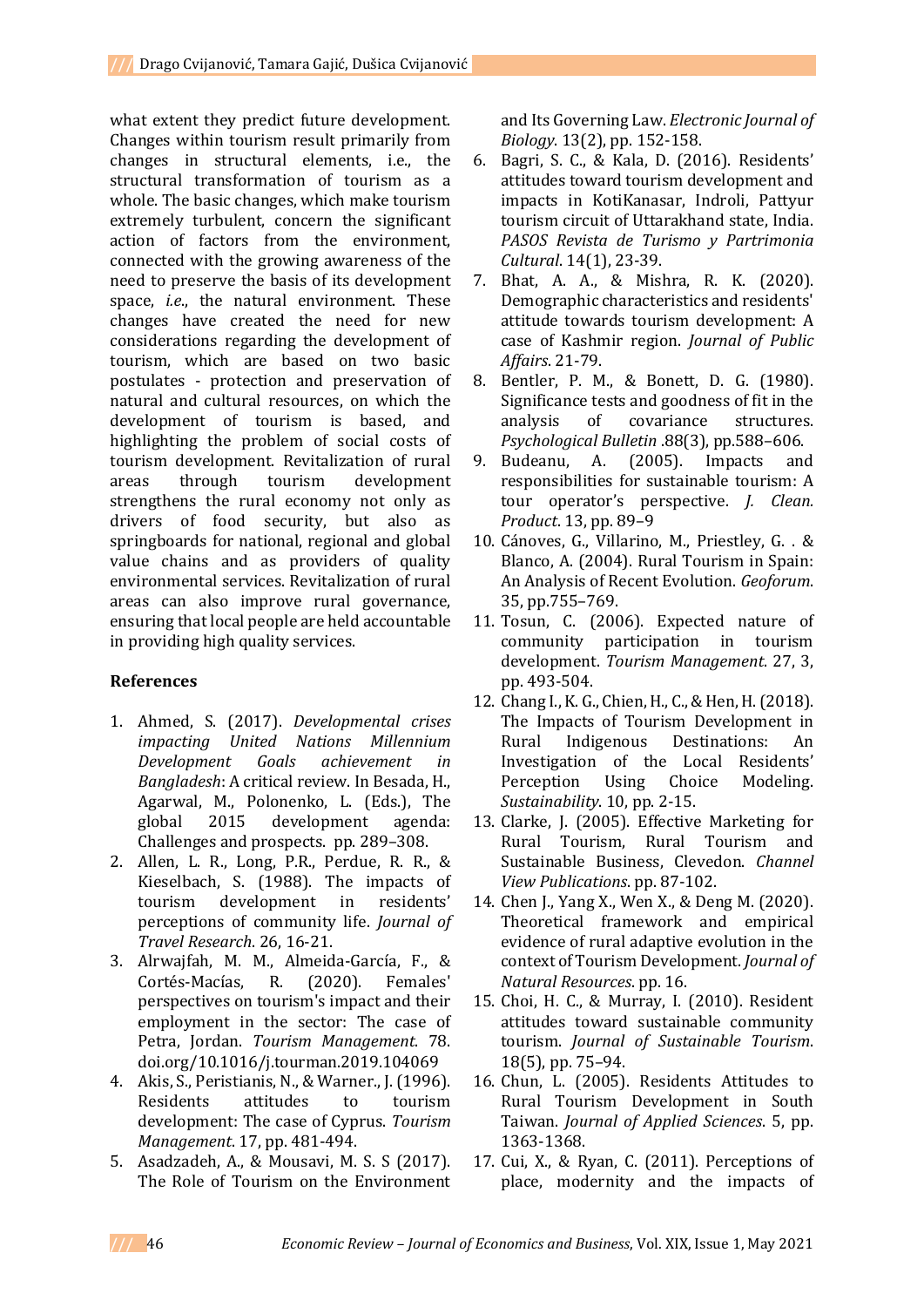tourism – differences among rural and urban residents of Ankang, China: a likelihood ratio analysis. *Tourism Management*. 32(3), 604-615.

- 18. Cvijanović, D., & Gajić, T., (2020). The Level of Engagement of the Female Workforce in the Rural Tourism Development of Serbia. *Journal of Tourism Leisure and Hospitality, A Hospitality, Tourism, Travel and Leisure Sciences Journal, TOLEHO*. Anadolu University, Faculty of Tourism. 2(1), pp.36- 42.
- 19. Eslami, S., Khalifah, Z., Mardani, A., Streimikiene, D., & Han, H. (2019). Community attachment, tourism impacts, quality of life and residents' support for sustainable tourism development. *Journal of Travel & Tourism Marketing*. 36(9), pp. 1061–1079.
- 20. Ertuna, B., & Kırbaş, G. (2012). Local community involvement in rural tourism development: The case of Kastamonu, Turkey. *Revista de Turismo y Patrimonio Cultura*. 10 (2). Special Issue. pp. 17-24.
- 21. Fachrudin, H. T., & Lubis, M. D. (2016). Planning for riverside area as water tourism destination to improve quality of life local residents, case study: Batuan– Sikambing River, Medan, Indonesia. *Procedia-Social and Behavioral Sciences*. 234(31), pp. 434-441.
- 22. Gajić, T., Radovanović, M., Tretiakova, T. and Syromiatnikova, J. (2020a). Creating brand confidence to gastronomic consumers through social networks – a report from Novi Sad. *Journal of Place Management and Development*. 14, 1. pp. 32-42.
- 23. Gajić, T., Petrović, M.D., Radovanovic, M., Tretiakova, T.N., Syromiatnikov, J.A. (2020b). Possibilities of Turning Passive Rural Areas into Tourist Attractions Through Attained Service Quality. *European Countryside Journal*. 12, 2, pp. 179-276.
- 24. Garau, C. (2015). Perspectives on cultural and sustainable rural tourism in a smart region: The case study of Marmilla in Sardinia (Italy). *Sustainability* .7, pp. 6412– 6434.
- 25. Gursoy, D., Ouyang, Z., Nunkoo, R., & Wei, W. (2018). Residents' impact perceptions of and attitudes towards tourism development: a meta-analysis. *Journal of*

*Hospitality Marketing & Management*. 28(3), pp. 306-333.

- 26. Hai, A., & Alamgir, B. (2017). Local community attitude and support towards tourism development at Saint Martin island, Bangladesh: Local community attitude and upport. *International Journal of Tourism nd Hospitality Management in the Digital Age*. 1(2), pp. 32-41.
- 27. Lee, T.H. (2013). Influence analysis of community resident support for sustainable tourism development. *Tourism Management*. 34, pp.37–46.
- 28. Lepp, A. (2007). Residents' attitudes towards tourism in Bigodi village, Uganda Case study. *Tourism Management*. 28, pp. 876–885.
- 29. Liang, Z. X., & Hui, T. K. (2016). Residents' quality of life and attitudes toward tourism development in China. *Tourism Management*. 57, pp. 56–67.
- 30. Liu, J. C., Sheldon, P. J., & Var, T. (1987). Resident perceptions of the environmental impacts of tourism. *Annals of Tourism Research*. 14, pp.17–37.
- 31. Li, Z. (2020). Development strategy of rural leisure tourism in the context of rural revitalization strategy on the public welfare of natural landscape resources. 04, pp. 14-21.
- 32. Marin, D., Petroman, C., Petroman, I., Ciolac, R., & Balan, I. (2009). Study regarding rural guest-house and agritourist household's number and percent in the total number of tourists' establishments in Romania. Lucr. *Stiintifice Ser. Agron*. 52, pp. 469–470.
- 33. Marzuki, A. (2011). Resident Attitudes towards Impacts from Tourism Development in Langkawi Islands, Malaysia. *World Applied Sciences Journal. 12. Special Issue of Tourism & Hospitality*. pp. 25-34.
- 34. Mbaiwa, J. (2005). The Socio-cultural Impacts of Tourism Development in the Okavango Delta, Botswana. *Journal of Tourism and Cultural Change.* 2,3, pp.163- 185.
- 35. Meng F. (2014). Economic development, tourism. In: Jafari J., Xiao H. (eds) *Encyclopedia of Tourism*. Springer, Cham.
- 36. Moric, I. (2013). The Role and Challenges of Rural Tourism Development in Transition Countries: Montenegro Experiences. *TURIZAM*. 17(2), pp.84-95.